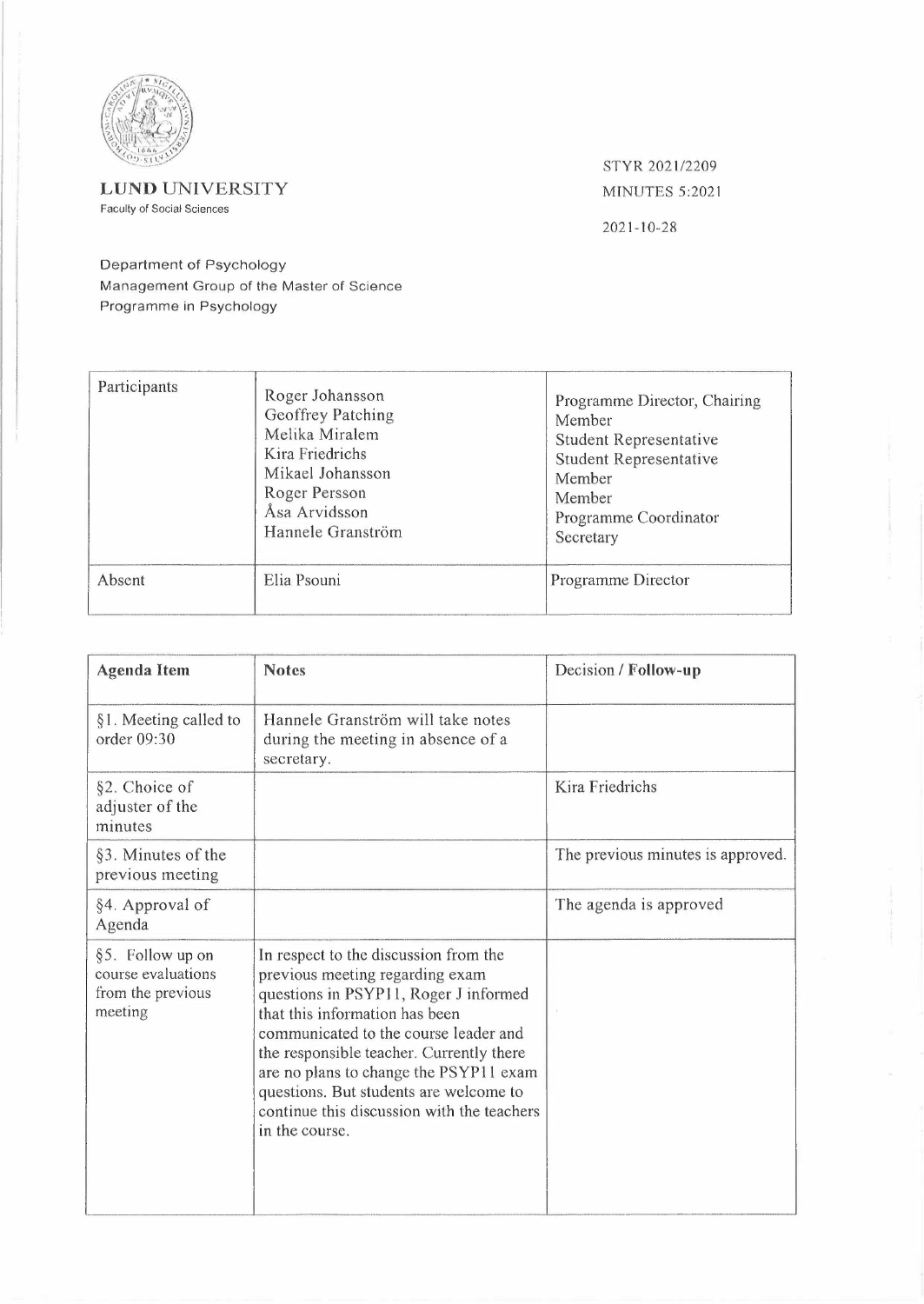| §6. Course evaluations from spring<br>2021 (Appendix). Read before<br>meeting. (discussion point)<br>PSYP70<br>PSYP75 | Roger J informs that the<br>summary is absent for<br>PSYP75 and that the<br>responses for PSYP80 has<br>not been registered<br>(unknown reason).                                                                                                                                                                                                                                                                                                                                                                                                                                                                                                                                                                                     |  |
|-----------------------------------------------------------------------------------------------------------------------|--------------------------------------------------------------------------------------------------------------------------------------------------------------------------------------------------------------------------------------------------------------------------------------------------------------------------------------------------------------------------------------------------------------------------------------------------------------------------------------------------------------------------------------------------------------------------------------------------------------------------------------------------------------------------------------------------------------------------------------|--|
|                                                                                                                       |                                                                                                                                                                                                                                                                                                                                                                                                                                                                                                                                                                                                                                                                                                                                      |  |
| PSYP80<br>PSYP85<br>PSYP90                                                                                            | Problems with low response<br>rates were discussed.<br>Melika & Kira mentioned<br>that course evaluations are<br>typically sent out just after<br>the final exam. This might<br>not be a very good time -<br>since students change their<br>focus in various ways right<br>after a course is finished.<br>The whole group agreed<br>on this and different ways<br>of sending out reminders<br>were discussed, as well as a<br>need for making this<br>process more automatized.<br>Geoffrey mentions that<br>students have many course<br>evaluations to respond to and<br>they are very $long - this$<br>might be overwhelming, and<br>the questions should be<br>reviewed.<br>Roger J mentions that a<br>new format for all course |  |
|                                                                                                                       | evaluations at the department<br>is currently being developed.                                                                                                                                                                                                                                                                                                                                                                                                                                                                                                                                                                                                                                                                       |  |
|                                                                                                                       | Problems with<br>communication and<br>coordination between the<br>courses were discussed.<br>Roger J informed that this<br>will be carefully considered<br>when developing the<br>courses in the revised<br>Programme.                                                                                                                                                                                                                                                                                                                                                                                                                                                                                                               |  |
|                                                                                                                       | Potential ethical issues with<br>the empirical work in<br>PSYP90 were discussed<br>(Roger P, Roger J, Melika,<br>Kira, Mikael J).                                                                                                                                                                                                                                                                                                                                                                                                                                                                                                                                                                                                    |  |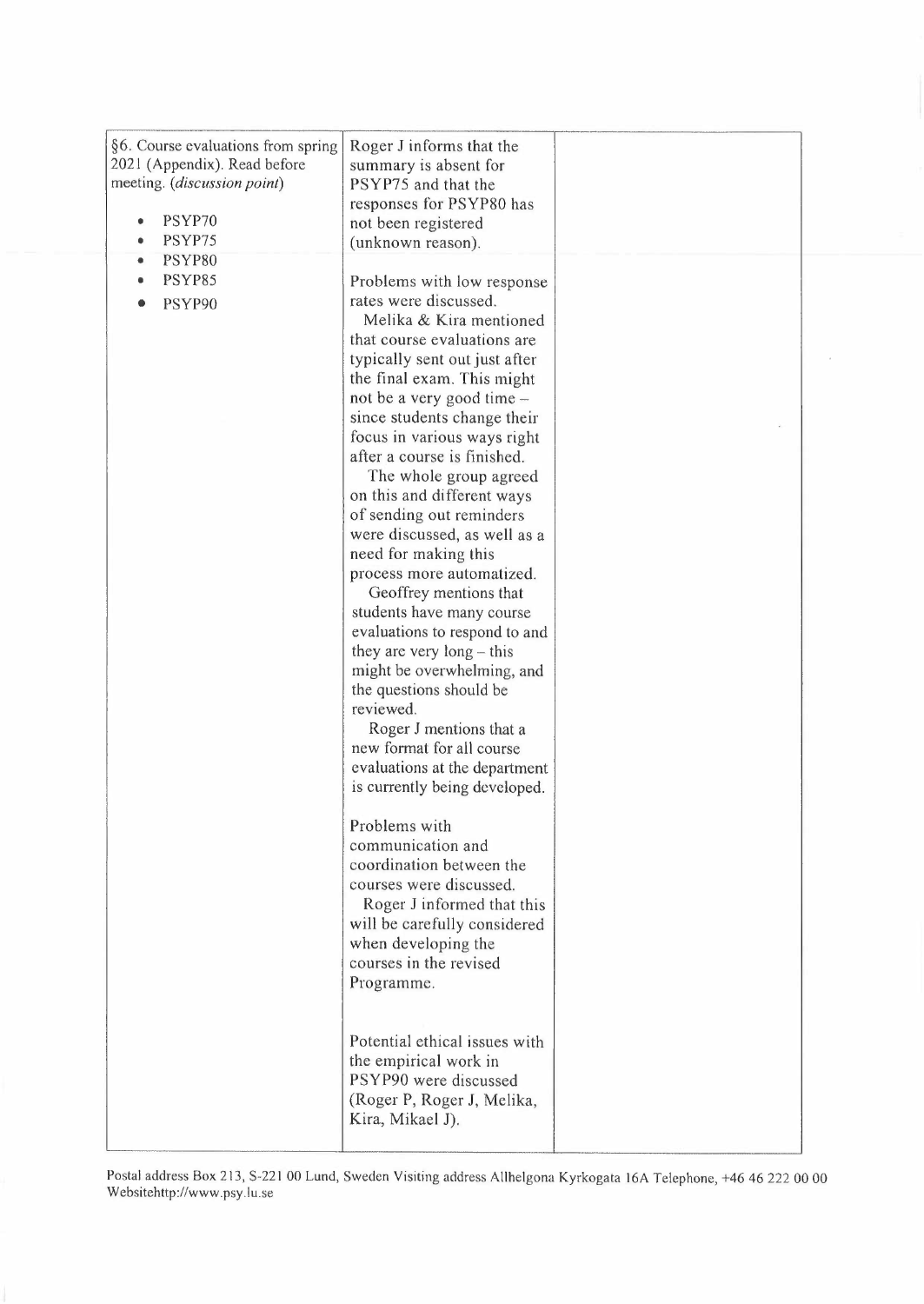| §7. Improving course evaluation<br>response rate and feedback<br>(decision point) | Roger J proposed that<br>Programme directors will<br>towards the end of each<br>semester meet student<br>representatives for an open<br>discussion. The point is to<br>get more qualitative feedback<br>on courses in relation to the<br>Programme as a whole.                                                                                                                                                                                                                                                                                                                                                                                                                                                                                                                                                                                                                                                      | The decision is to proceed with<br>this proposition. |
|-----------------------------------------------------------------------------------|---------------------------------------------------------------------------------------------------------------------------------------------------------------------------------------------------------------------------------------------------------------------------------------------------------------------------------------------------------------------------------------------------------------------------------------------------------------------------------------------------------------------------------------------------------------------------------------------------------------------------------------------------------------------------------------------------------------------------------------------------------------------------------------------------------------------------------------------------------------------------------------------------------------------|------------------------------------------------------|
| §8. Other business                                                                | Melika mentioned that there<br>are wishes from some<br>students to get more<br>advanced level/additional<br>content in PSYP36 and<br>further guidance in how to<br>approach the course material<br>in PSYP56.<br>Mikael, Roger P and<br>Geoffrey appreciated this<br>feedback and looked forward<br>to the more detailed course<br>evaluation.<br>Asa mentions that students<br>can get help from mentors<br>and the current system with<br>SI mentors were discussed.<br>Geoffrey pointed out that<br>for the statistics course we<br>currently to a large degree<br>rely on students having their<br>own computers and that we<br>need to keep an eye on this<br>potential problem.<br>Melika also mentioned that<br>there is a student suggestion<br>on how new students could<br>get better prepared when<br>starting the Programme and<br>this information will be<br>forwarded to the Programme<br>directors. | Roger J, Elia and Åsa will follow<br>up on this.     |

Postal address Box 213, S-221 00 Lund, Sweden Visiting address Allhelgona Kyrkogata 16A Telephone, +46 46 222 00 00 Websitehttp://www.psy.lu.se